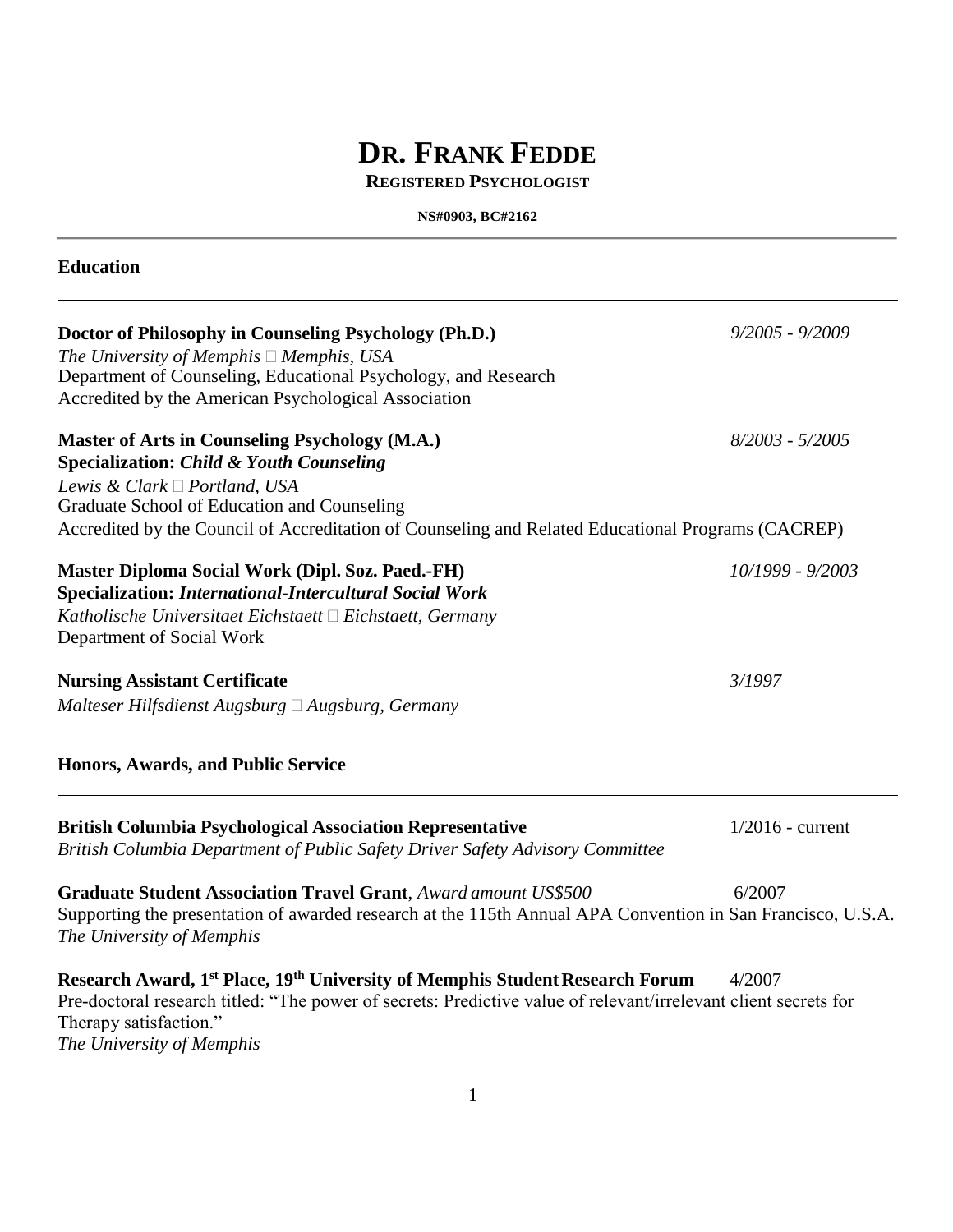| <b>Graduate Assistant</b> , Tuition amount: US\$94,000; Stipend amount: US\$36,000                                                            | 8/2005-8/2008     |
|-----------------------------------------------------------------------------------------------------------------------------------------------|-------------------|
| The University of Memphis                                                                                                                     |                   |
|                                                                                                                                               |                   |
| <b>Fulbright Scholar,</b> Tuition amount: US\$19,800; Stipend amount: US\$18,600<br>U.S. State Department and the Foreign Ministry of Germany | $9/2003 - 5/2005$ |

### **Work Experience in Chronic Pain and Trauma Treatment**

### **Psychologist in Private Practice** – Fulltime **3/2019** - current

*Genest & McGillivray Psychologists Halifax, NS, Canada*

Duties: Individual, Family, and Couples Therapy, primarily for clients suffering from PTSD, Chronic Pain, Anxiety Disorders, chronic Depression, and interpersonal conflict. Preferred provider with the Veterans Affairs Canada, Canadian Armed Forces, RCMP, and WBC-NS. Treatment-oriented assessments and supervision of Provisional Psychologists.

**Senior Psychologist**, Fulltime Permanent 4/2017 – 3/2019 **Registered Psychologist**, Fulltime Permanent 10/2013 – 3/2019 *Canadian Back Institute (CBI) - Orion Health Services Surrey, Canada*

Supervisory Duties: Supervising treatment delivery of 6 Registered Psychologists, 4 Registered Counselors, and 2 Doctoral Practicum Students; Consultation on ethical decision making and critical incidents across programs and clinical teams; Organizing and leading peer supervision with an emphasis on quality, sustainability, and accessibility of services; education and program development

- 1. Organizational leadership: Organizing psychological service delivery of the outpatient Chronic Pain Management Program, the PTSD treatment program, and the Occupational Rehabilitation Program.
- 2. Staffing: Assisting in hiring and retention strategies of Mental Health staff. Reviewing applications, leading job interviews, analyzing staffing needs, and developing innovative advertisement concepts. Onboarding and training of new staff members.
- 3. Consultation: Offering consultation on complex ethical scenarios and critical incidents to staff members across the clinic environment.
- 4. Organizational Development: Contributing to the Continuing Education Curriculum with regular presentations on pain & trauma best practices (CBT, EMDR), suicide prevention, ethics, technological advances, and complex case studies. Developing and reviewing staff training courses.
- 5. Business & Program Development: Promoting a caring treatment delivery while exploring new areas of revenue.
- 6. Peer Supervision: Organizing agenda-driven Psychology Staff Meetings to maintain the most recent evidencebased treatment standards, to innovate new concepts, and to offer a safe environment in which to process the challenges of working with PTSD and chronic pain patients.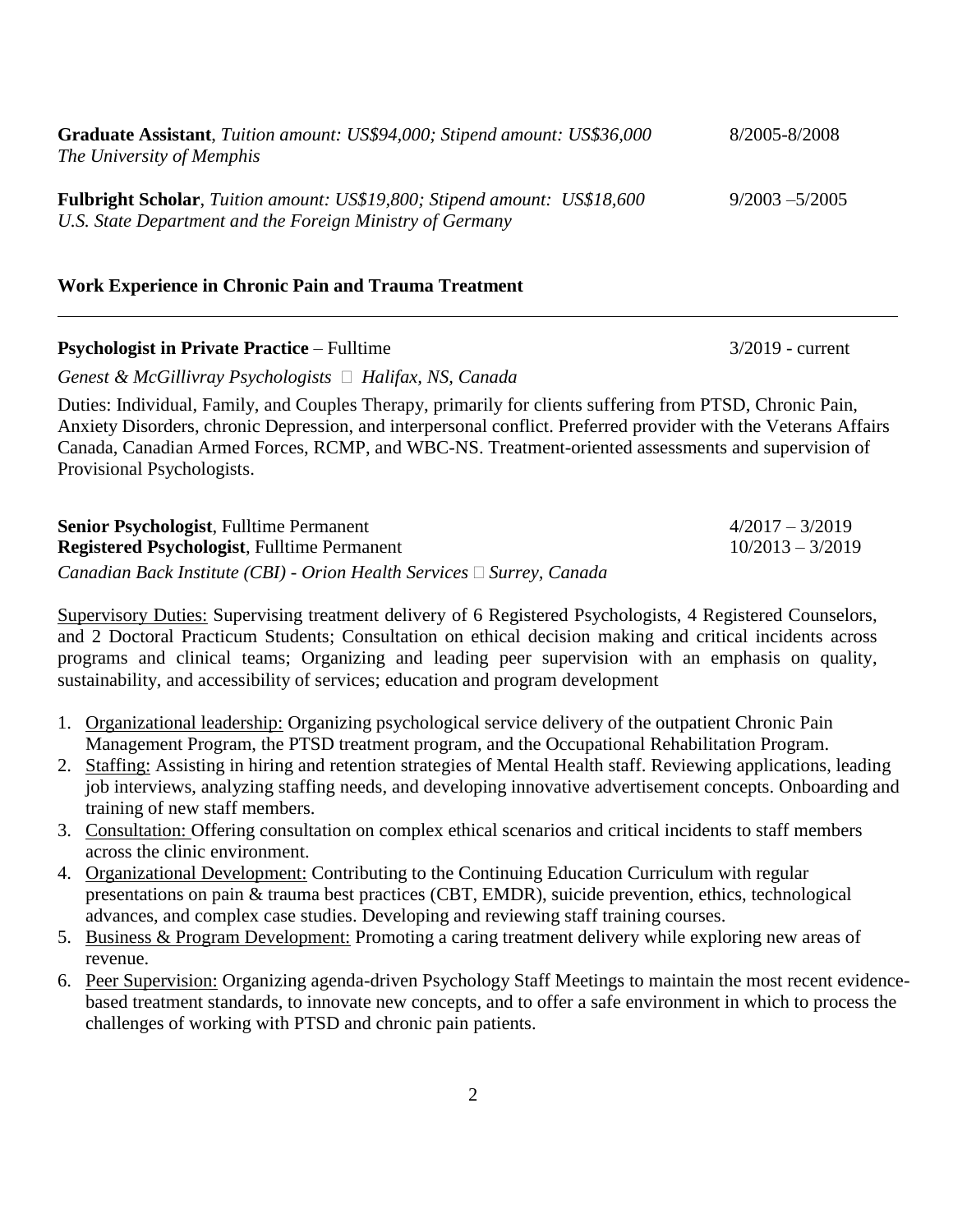Clinical Function: Psychological assessments of trauma and chronic pain, individual psychotherapy, group psycho-education (sleep/mood/stress/anxiety management), and facilitation of group relaxation classes (PMR, Diaphragmatic Breathing, Autogenic Training, Visualization, & Mindfulness). Case manager and community provider communication as well as documentation of treatment progress in case notes and reports.

- 1. Collaboration with stakeholders (insurance case managers, psychology and medical advisors, community health service providers, GPs, specialists, and employers)
- 2. Mediation between clients and case managers
- 3. Individual and Group Therapy both in the chronic pain and the trauma programs.

**Psychologist**, Full and Part-time Permanent 10/2012 – 9/2013 *Endowment Hospital Noerdlingen, Outpatient Pain Day Treatment Centre Noerdlingen, Germany*

Duties: Assisted in the Program Development of psychological content for a newly established rural Outpatient Chronic Pain Clinic. Offered Cognitive Behavioral Therapy with an active coping emphasis to individuals suffering from fibromyalgia, chronic back pain, and neuropathic pain with the goal of emotional readjustment and return to work. Offered booster treatment for returning clients 6 months post-discharge.

- 1. Individual and Group Therapy on emotion management, lifestyle reorientation, sleep hygiene, and relaxation.
- 2. Conceptualized educational content to correspond optimally to the needs of chronic pain patients in a rural setting
- 3. Collaborated on treatment planning with an interdisciplinary team consisting of physicians, physical therapists, occupational therapists, and art therapists.

### **Chief Psychologist,** Full-time Permanent 3/2011- 9/2011

*Interdisciplinary Center for Anesthesiology, Intensive Care, Pain Management, and Palliative Care, Benedictus Hospital Tutzing Tutzing, Germany*

Supervisory Duties: Clinical leadership for a team of 5 Psychologists and 2 Masters and Doctoral-level Psychotherapy Residents. Organized the delivery of psychological services to patients of a 27-bed inpatient chronic pain unit, an 8-bed palliative care unit, and a specialized outpatient chronic pain program. The inpatient services specialized on chronic headaches, neuropathic pain, nerve stimulator and morphine pump implants, herpes zoster recovery, and supervised medication withdrawal. Outpatient groups specialized on fibromyalgia, geriatric pain, and recovery from chronic injuries.

- 1. Organizational leadership: Organizing psychological service delivery for the clinic's in-patient chronic pain unit, the outpatient chronic pain program, and the palliative care unit. Hiring decisions, new employee orientations, and supervision. Liaising between hospital management and psychology faculty to adopt procedural changes expected by the accrediting bodies.
- 2. Outreach: Public Relations through presentations at pain rounds, conferences, and patient association meetings. Updating the psychological content on PR material, website, and flyers.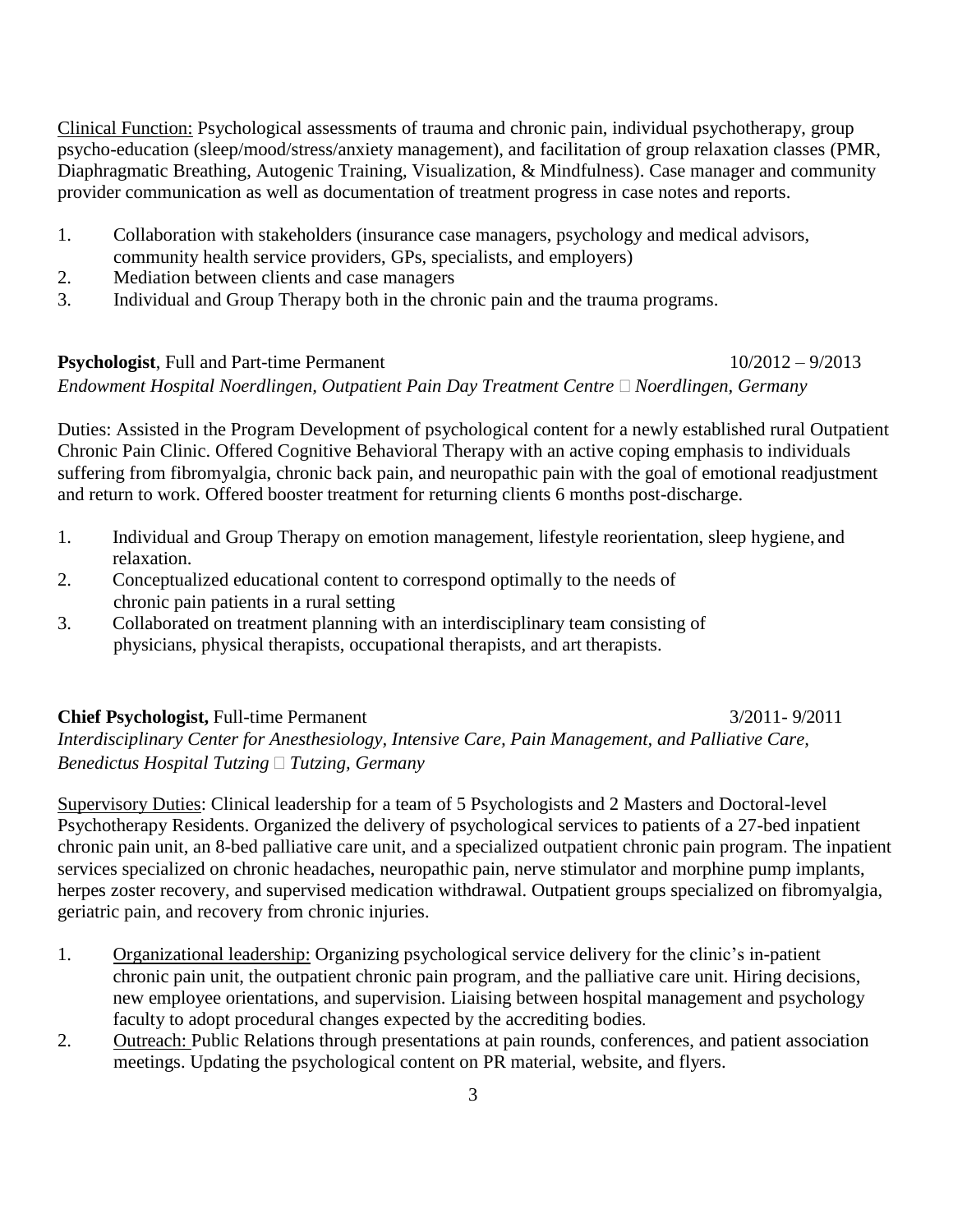- 3. Human Resources: Offering consultation for the HR Department and senior management to help resolve complex labor relations issues across the hospital.
- 4. Program Development: Assisting with developing new concepts for better alignment of existing procedures with evidence-based principles of interdisciplinary pain treatment (e.g. implementation of standardized diagnostic tools and treatment methods to promote outcome research, identifying treatment priorities, and developing documentation standards).

Clinical Function: Individual and group therapy for chronic pain and palliative care patients

- 1. Individual therapy and leading cognitive-behavioral groups for Fibromyalgia, geriatric pain, and complex pain. Pain assessments, treatment planning, and efficient reporting.
- 2. Crisis intervention on the emergency response unit including consoling relatives of fatal accidents
- 3. Psychological preparation of patients expecting limb amputation and processing end of life diagnoses as part of palliative care.

| <b>Provisionally Registered Psychologist, Full-time Permanent</b>                  | $08/2009 - 11/2010$ |
|------------------------------------------------------------------------------------|---------------------|
| <b>Predoctoral Resident</b>                                                        | $08/2008 - 11/2009$ |
| Workers' Compensation Board-Alberta: Millard Health Centre $\Box$ Edmonton, Canada |                     |

Duties: CPA-accredited Pre-doctoral Residency with rotations in Occupational Rehabilitation, Head Trauma, and Chronic Pain. After completion of 2000 hours of supervised practice, hired as fulltime staff for the Chronic Pain Program under post-doctoral supervision of Richard Koehn, Psy.D., and Peter Lyons, Ph.D., Registered Psychologists.

- 1. Comprehensive Psychological, Pain, Neuropsychological, and Achievement Testing of individuals with severe workplace injuries and trauma.
- 2. Cognitive-Behavioral trauma therapy, life adjustment therapy, and career counseling.
- 3. Psychoeducational groups on CBT, DBT/Mindfulness, Pain management, Sleep management, and relaxation.

### **Work Experience in Pediatric Psychology**

**Psychologist in Outpatient Pediatric Psychiatry, Part-time Permanent 1/2013 – 9/2013** 

*Josefinum Hospital Noerdlingen, Germany*

Duties: Outpatient psychiatric assessment and treatment of children suffering from severe comorbid mental health conditions, learning disabilities, and developmental disorders. Interdisciplinary treatment planning, crisis management, and relapse prevention.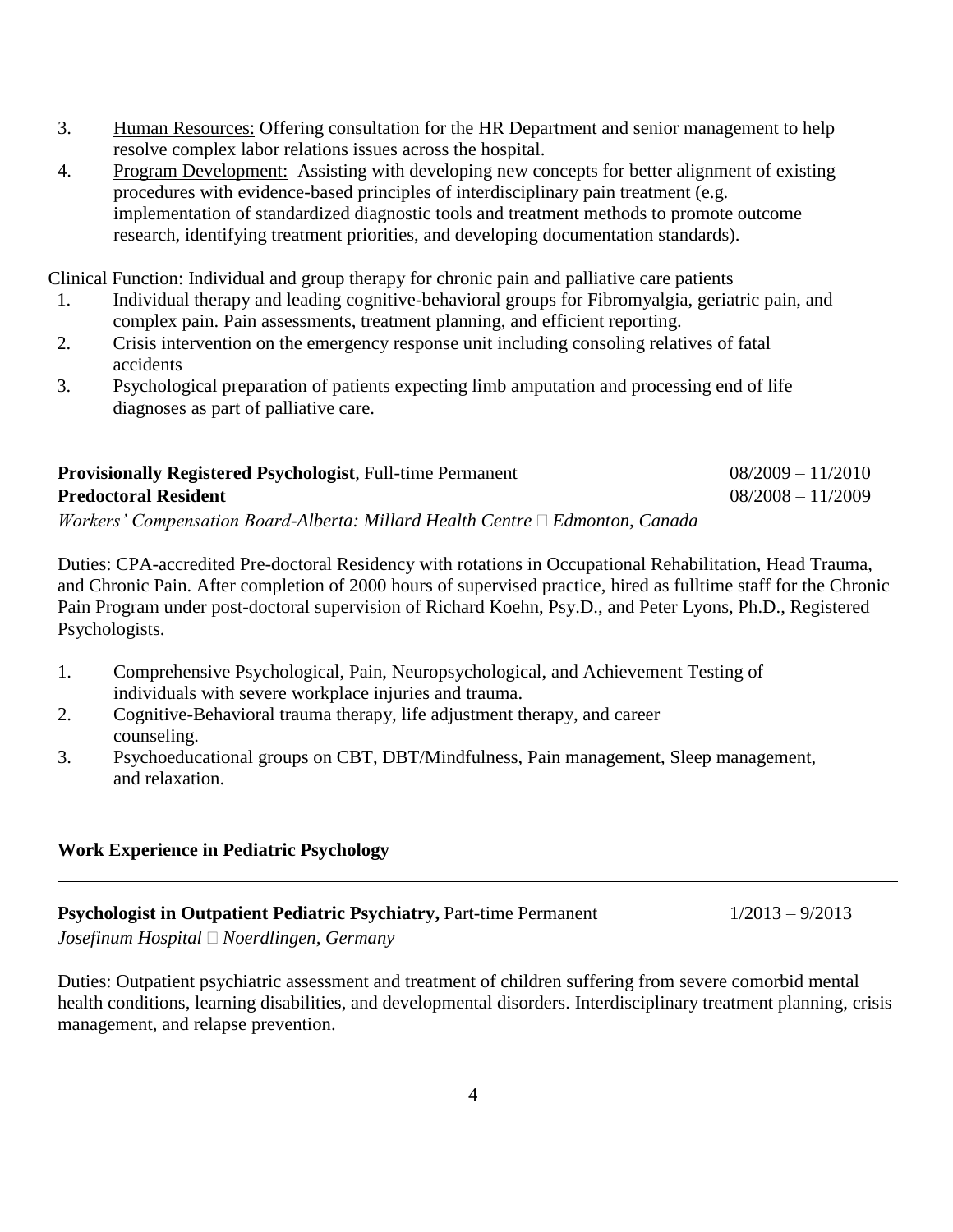- 1. Medical-legal assessments to determine the patient's eligibility for outpatient psychiatric and educational programs at school. Writing comprehensive psychological reports.
- 2. Behaviorally oriented individual therapy for children, parenting training, and family therapy.

### **Doctoral Practicum in Pediatric Neuropsychology**, Part-time Temporary 06/2007 - 12/2007 *LeBonheur Children's Medical Center - Pediatric Neuropsychology Memphis, USA*

Duties: 300 hours of supervised Neuropsychological Assessments of children with learning disabilities, neurological disorders, and developmental disorders. Accredited internship site by the American Psychological Association of Graduate Students (APAGS). On-site supervisor: V.R. Brewer, Ph.D., Past President of the Tennessee Psychological Association

- 1. Administration of an extensive battery of neuropsychological assessments evaluating attention, visualspatial, motor, memory, cognitive ability, and academic knowledge.
- 2. Case conceptualization and integration of test results in comprehensive psychological reports.

| <b>Masters Internship in Pediatric Behavioral Health, Part-time Temporary</b> | 09/2004 - 05/2005 |
|-------------------------------------------------------------------------------|-------------------|
| OHSU Children's Psychiatric Day Treatment Center $\Box$ Beaverton, U.S.A.     |                   |

Duties: 300 hours of supervised practice in Psychodynamic and Behaviorally-oriented Outpatient Treatment for children suffering from severe comorbid behavioral and emotional disorders. On-site supervisor: Jan Eaton-Bennette, L.C.S.W., Campus supervisor: Richard Rosenberg, Ph.D., Licensed Psychologist

- 1. Group and play therapy with an emphasis on natural behavioral consequences and development of emotional downregulation skills.
- 2. Interdisciplinary case conceptualization and documentation of treatment progress.

**Social Work Internship in Vocational Counseling**, Full-time Temporary 01/2002 - 03/2002

*Kolping e.V. Weissenburg Weissenburg, Germany*

Duties: 540 hours of supervised practice in a Ministry of Employment sponsored program that involved offering Vocational Counseling to at-risk youth who were disadvantaged in their career opportunities due to mental health conditions, learning disabilities, and behavioral problems. On-site supervisor: Reinhard Wild, Dipl. Psych. (Registered Psychologist)

- 1. Psychoeducation on career relevant topics such as career planning, resume writing, and interviewing.
- 2. Assisting clients with the procurement of practicum and apprenticeship opportunities.
- 3. Occupational and Art Therapy in a group format with the goal of developing the ability to work in teams, practice healthy communication, and regain greater emotional stability.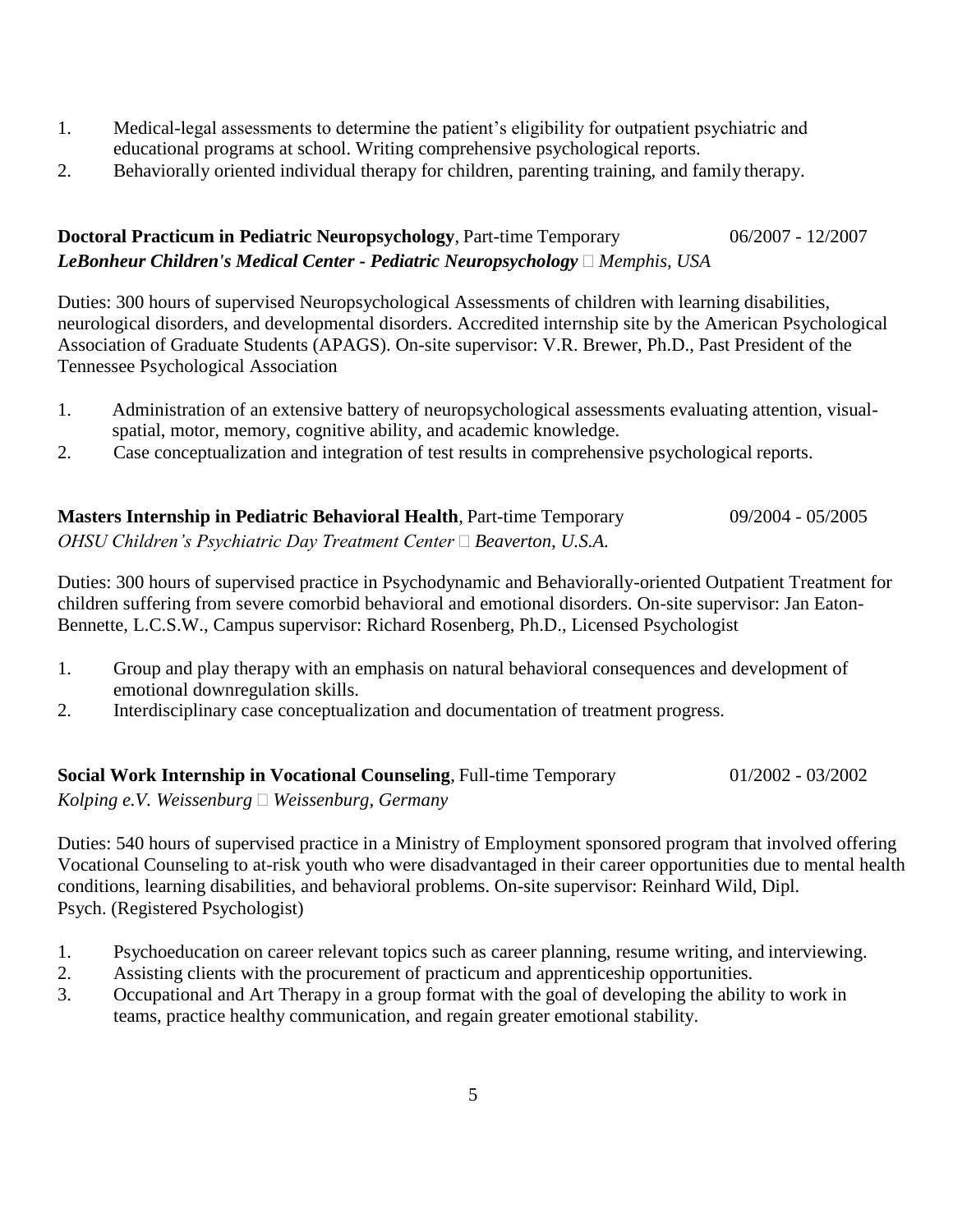**Social Work Internship in Marriage and Family Therapy**, Full-time Temporary 3/2002-10/2003 *Ministry of Child and Family Development Counseling Centre Neuburg*  $\Box$  *Neuburg, Germany* 

Duties: 1232 hours of supervised practice in Marriage and Family Therapy for parents, children, and families. On-site supervisor: Wolfram Siewert, Dipl. Psych. (Registered Psychologist)

- 1. Individual play therapy for traumatized children suffering from past or presently suspected sexual or physical abuse.
- 2. Co-facilitation of Family Therapy with a system theory focus for parents and their behaviorally challenged children.
- 3. Community Outreach through co-leading open attendance parenting groups.

**Practicum in Speech Pathology**, Full-time Temporary 04/1997 - 07/1997 *Speech Pathology Pre-school Baerenkeller Augsburg, Germany*

Duties: 160 hours of supervised practice in speech pathology and behavioral management.

- 1. Developed, planed, and executed developmentally relevant group activities for preschool children with speech disabilities.
- 2. Under supervision, offered specialized motor and speech therapy treatment exercises to individual children.

### **Work Experience in Community Mental Health**

## **Masters Internship in Community Mental Health**, Part-time Temporary 09/2004 - 05/2005

*Good Samaritan Ministries Beaverton, U.S.A.*

Duties: 300 hours of supervised practice in non-profit Community Mental Health Counseling for primarily low-income families, children, and adults. On-site supervisor: Scott Page, M.A., Licensed Professional Counselor

- 1. Offered individual therapy for adults suffering from a range of mental health conditions including childhood trauma, relationship difficulties, co-dependency, depression, schizophrenia, paranoid personality disorder, and substance-induced psychotic disorders.
- 2. Offered individualized behavioral therapy for children suffering from trichotillomania, depression, and anger. Offered parenting training to support behavioral interventions developed in individual therapy.
- 3. Offered family therapy with a systemic focus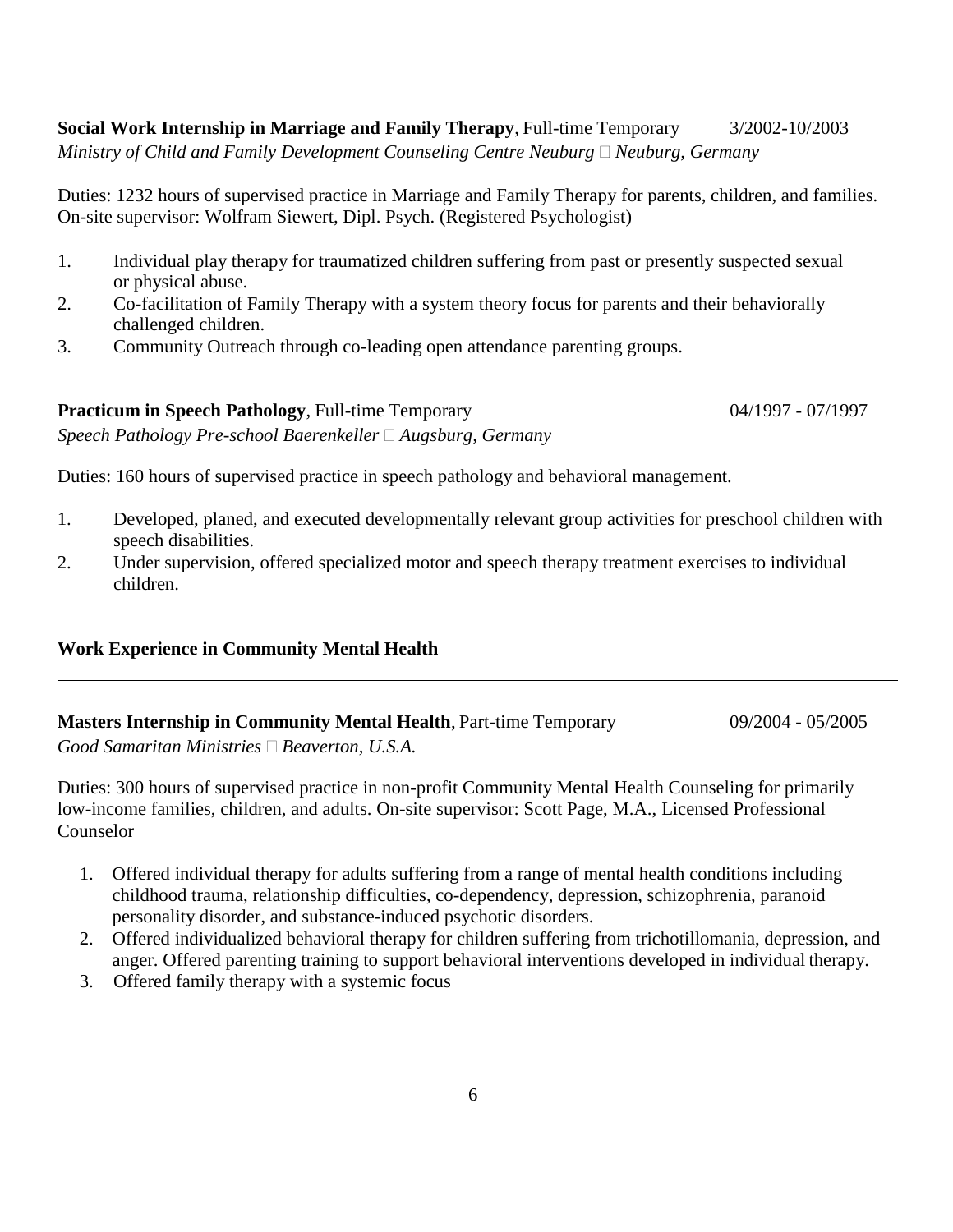### **Social Work Internship in Addictions Treatment**, Full-time Temporary 05/2000 - 07/2000

*Low-Threshold Drug Misuse Intervention Centre Augsburg Augsburg, Germany*

Duties: 100 hours of supervised practice in Addictions Counseling with individuals and groups. Campus supervisor: Prof. Dr. Katherina Mayer, University of Eichstaett

- 1. Offered low-threshold contact for active drug and polysubstance abusing clients with the goal of reducing obstacles to seeking detox and addictions treatment.
- 2. Assisted full-time staff in providing a safe environment in which active drug users could develop healthy social connections, get assistance for seeking detox and treatment, and fulfill basic needs (e.g. food, shelter, personal hygiene).
- 3. Outreach to active drug users when hospitalized for HIV or detox treatment to build therapeutic relationships and lay a foundation that would increase chances of clients seeking out services after discharge.

### **Work Experience in Academic Testing and Treatment**

**Doctoral Practicum in Academic Testing & Career Counseling**, Part-time Temporary 09/2006 - 08/2007 *University of Memphis Center for Counseling, Learning, and Testing*  $\Box$  *Memphis, USA* 

Duties: 306 hours of supervised Academic Testing of university students for the purpose of determining eligibility for educational modifications. Accredited internship site by the American Psychological Association. On-site supervisor: Robert Maichrowicz, Ph.D., Licensed Psychologist

- 1. Achievement & Personality testing, Attention-Deficit Evaluations, and Vocational Testing for university students. Writing comprehensive psychological reports for the Department of Disability Resources to guide educational modifications and exam conditions.
- 2. Career and psychological counseling to students suffering from a variety of mental health conditions including depression, relationship issues, and drug abuse.
- 3. Offered remedial counseling for students on academic probation due to drug abuse on campus, violent behavior or poor academic performance.

**Doctoral Practicum in Group Therapy**, Part-time Temporary 01/2006 - 04/2006 *The University of Memphis Department of Counseling, Educational Psychology & Research*  $\Box$  *Memphis, USA* 

Duties: 36 hours of leading and co-leading a process-oriented group for university students using principles of Yalom's process group therapy model; Campus supervisor: Richard Lightsey, Ph.D., Licensed Psychologist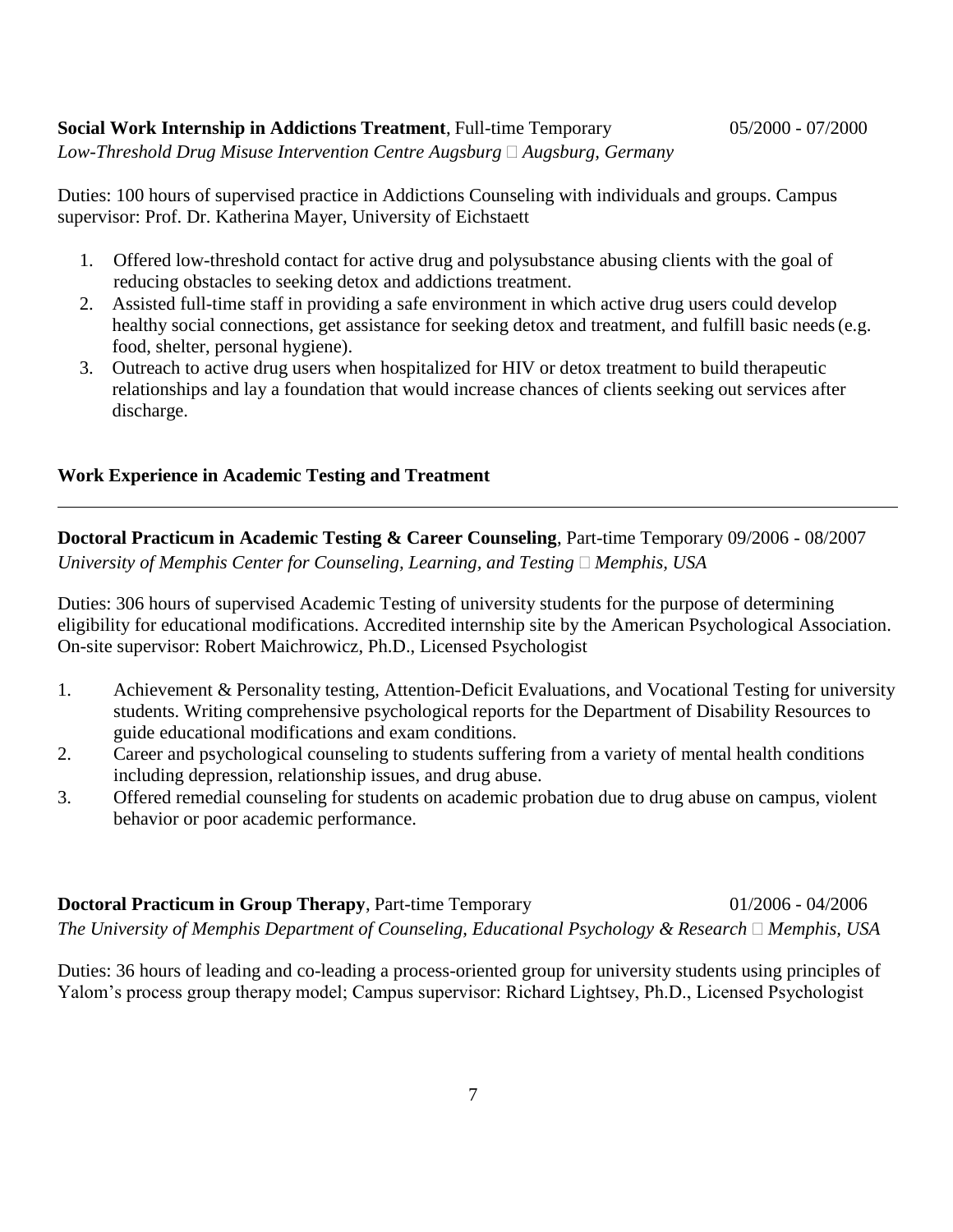### **Work Experience in Research**

**Graduate Research Assistant** 05/2006 – 7/2008 *Center for Research and Educational Policy (CREP), The University of Memphis*  $\Box$  *Memphis, USA* 

Duties: Measuring school performance of K12 Educational Institutions for the Department of Education in several states to guide educational policy making.

- 1. Supporting the lead researchers' conducting qualitative and quantitative research on educational institutions nationwide.
- 2. Management of large data sets.
- 3. Editing research reports before delivery to State Departments of Education and the individual schools.

**Graduate Research Assistant in Quantitative and Qualitative Research Methods** 09/2005 - 04/2006 Kakali Bhattacharya, Ph.D., Associate Professor of Educational Research Jade Xu, Ph.D., Associate Professor of Educational Research, *The University of Memphis, Department of Educational Psychology*  $\Box$  *Memphis, USA* 

- 1. Research Assistance in the area of qualitative and quantitative research methods
- 2. Research grant applications
- 3. Literature research and class preparations
- 4. Grading homework in graduate level statistics and research methods classes

### **Publications**

Fedde, F. (2009). *Secret keeping and working alliance: The impact of concealment on the therapeutic process and the development of a solid client-therapist relationship.* Memphis, TN: The University of Memphis, Dissertation 3400158.

Paek, J., McKay, D., Harrison, L., Ross, S. M., & Fedde, F. (2008). *Supplemental Educational Services in the State of Tennessee: 2006–2007*. Memphis, TN: Center for Research in Educational Policy.

McKay, D., Paek, J., Harrison, L., Qian, H., Zoblotsky, T., Ross, S. M., Fedde, F. (2008). *Supplemental Educational Services in the State of Virginia: 2006 – 2007*. Virginia Department of Education. [http://www.doe.virginia.gov/boe/meetings/2008/04-apr/agenda\\_items/item\\_p.pdf](http://www.doe.virginia.gov/boe/meetings/2008/04-apr/agenda_items/item_p.pdf)

Fedde, F. (2003). Qualitätssicherung in der Jugendberufshilfe als Aufgabe für die Soziale Arbeit. Eichstaett: Universitaet Eichstaett, Masters Thesis.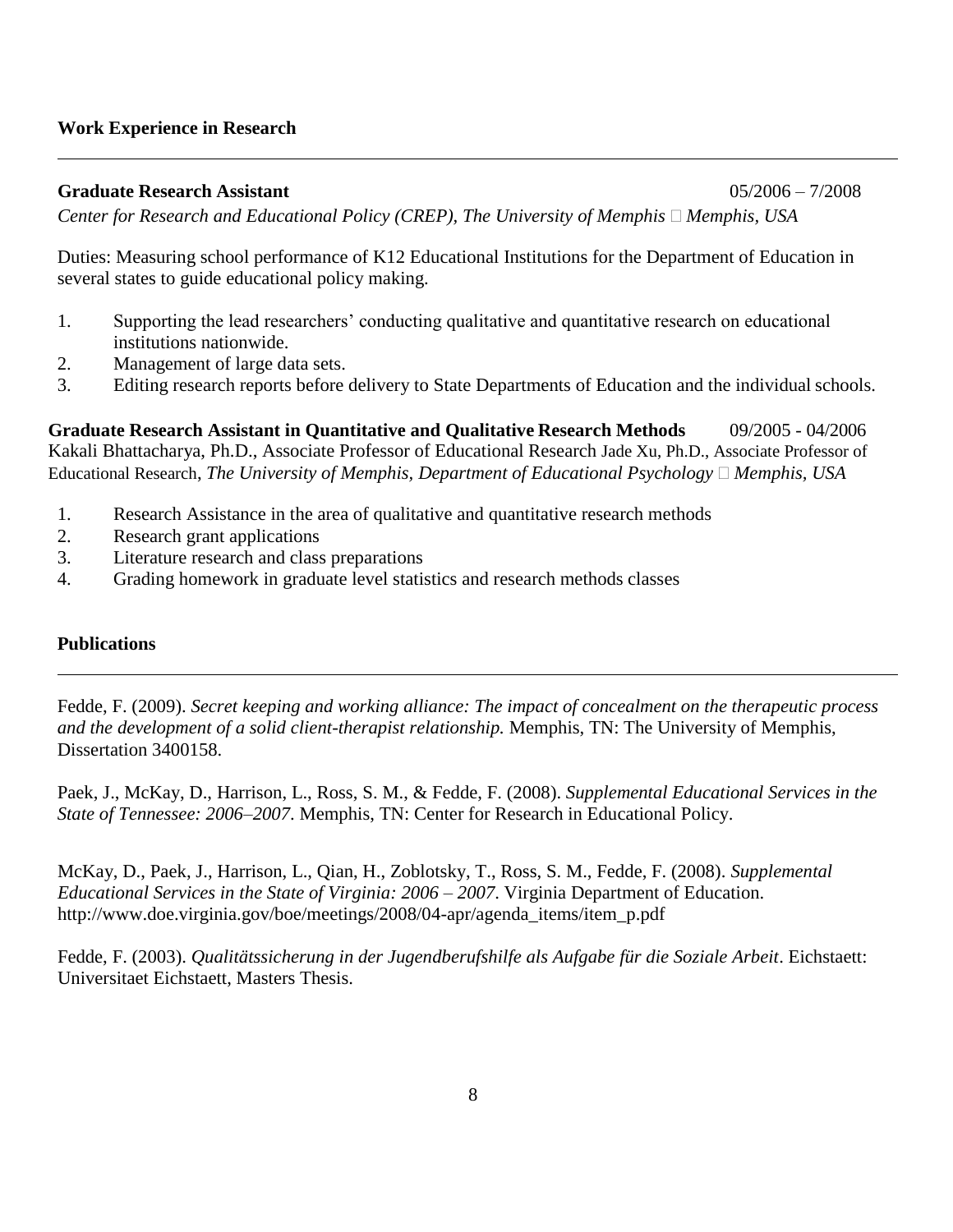### **Presentations**

Fedde. F. (2018, March). *Psychology in Pharmacy Practice*, University of British Columbia, Pharmacy Department, Vancouver, BC, Canada

Fedde. F. (2014, June). *Chronic Pain Treatment in Rural Settings*, Invited Speaker at the Missouri Psychological Association Annual Convention, Kansas City, MI, U.S.A.

Bridges, S., Daniel, S., Fedde, F., Anderson, J., & Hiestand, K. et al. (2008, June). *Constructivist Psychotherapy in the Classroom and in the Real World: In Depth Training in Coherence Therapy*, Paper presented at the Constructivist Psychology Network Biennial Conference, Victoria, BC, Canada.

Invited member of the APAG Focus Group on PsychInfo (2007, August). 115th Annual APA Convention, San Francisco, CA, U.S.A.

Fedde, F., Sayger, T.V., Leierer, S. J. (2007, August). *The Predictive value of relevant/irrelevant client secrets for satisfaction with therapy*: Poster presented at the 115th Annual APA Convention, San Francisco, CA, U.S.A.

Fedde, F., Sayger, T.V., Leierer, S. J. (2007, March). *The Power of secrets: Predictive value of relevant/irrelevant client secrets for satisfaction with therap*y: Poster presented at the 19th Annual Student Research Forum, The University of Memphis, Memphis, TN, U.S.A.

### **Supervisory Experience**

### **CBI - Orion Health Services**  Surrey, Canada 10/2015 – current

Duties: Supervised student in advanced therapy skills, group facilitation, and ethics.

Danial Asadolahi, Psy.D. Practicum Student Adler University, Vancouver, BC, Canada

Shauna Randhawa, Psy.D. Practicum Student Adler University, Vancouver, BC, Canada

Marla, Korecky, Psy.D. Practicum Student Adler University, Vancouver, BC, Canada

Shirley Ley, Psy.D. Practicum Student Adler University, Vancouver, BC, Canada

**Benedictus Krankenhaus Tutzing**  $\Box$  **Tutzing, Germany 8/2011 – 9/2011 Duties:** 

Supervised interns in advanced therapy skills and ethics.

Ulrike Smolnik, Dipl. Psych. (Univ.), Post-graduate Psychotherapy Resident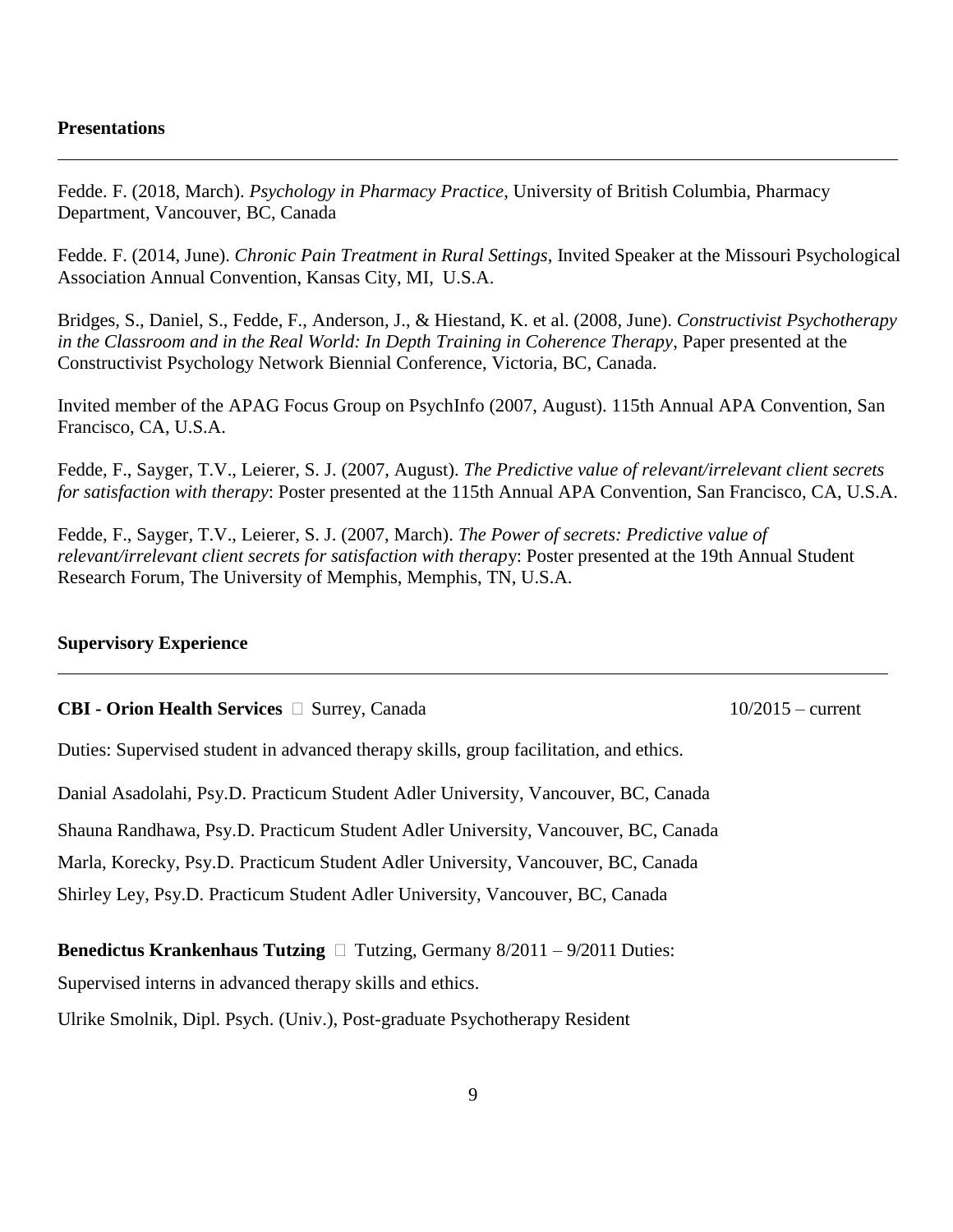### **Millard Health Centre**  $\Box$  Edmonton, Canada 9/2008 – 9/2008 – 9/2010

Duties: Supervised residents and practicum students individually and in group supervision on the application of advanced therapy skills, offering supervision, biofeedback, psychoeducation, and ethics.

Meredith Evans, Doctoral Resident in Clinical Psychology, University of Massachusetts Kyle Schalk, Doctoral Resident in Counseling Psychology, University of Calgary Anoosha Agahkhani, Doctoral Resident in Counseling Psychology, University of Edmonton Carlton Duff, Doctoral Practicum student in Counseling Psychology, University of Edmonton Lauren Alsten, Undergraduate intern in Biofeedback, University of Edmonton Warren Caldwell, Undergraduate intern in Biofeedback, University of Edmonton

### **The University of Memphis** □ Memphis, USA 1/2008 - 4/2008

Duties: Supervised the practicum students in basic counseling skills & ethics

Jamie Reckelhoff, Master Practicum student in Rehabilitation Counseling

Jennifer M. Simmons, Master Practicum student in Rehabilitation Counseling

### **Selected Specialized Psychotherapy and Supervision Training**

**Action-Packed Cognitive Behavioral Therapy**, 2 day Training by Christine Padesky, PhD. hosted by Cognitive Workshops, Vancouver, Canada, 11/2018

**Advanced Coherence Therapy**, 2 day Training by Sara Bridges, Ph.D. and Bruce Ecker, M.A., hosted by the Coherence Psychology Institute, New York City, USA, 11/2017

**Eye Movement and Desensitization Reprocessing Therapy (EMDR)**, 6 day Training by Marshall, Wilensky, Ph.D., EMDRIA Approved Instructor, hosted by Orion Health Surrey, Canada, 3/2016, 6/2016

**Prolonged Exposure Therapy (PE)**, 3 day Training by Dr. David Yusko, Psy.D, University of Pennsylvania, hosted by Orion Health Surrey, 9/2014

**Counselor Supervision**, Full semester seminar by Janice Pazar, Ph.D., University of Memphis, 1/2008 - 4/2008

**Constructivist Therapies (CT)**, Full semester seminar by Sara Bridges, Ph.D., University of Memphis, 1/2008 - 4/2008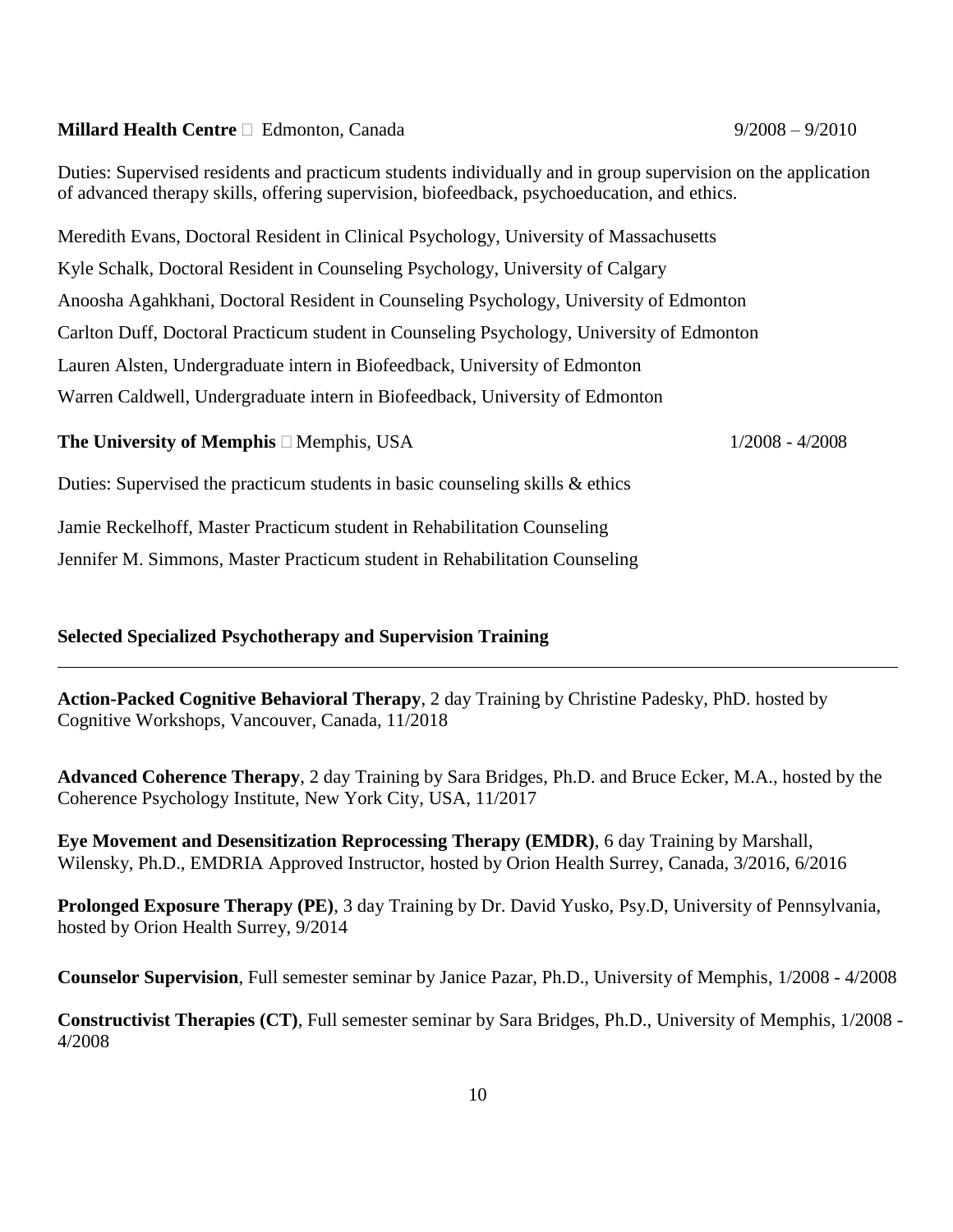**Coherence Therapy (CT)**, Workshop by Bruce Ecker, LMFT, Founder of Coherence Therapy, University of Memphis, 11/2006

**Emotion Focused Therapy (EFT)**, Full semester seminar by Heidi Levitt, Ph.D., University of Memphis, 9/2005 - 12/2005

**Dialectical Behavioral Therapy (DBT)**, Block seminar by Cathy Moonshine, Ph.D., Lewis & Clark, Portland, OR, U.S.A., 9/2004 – 12/2004

**Gestalt Play Therapy**, Full semester seminar by Peter Mortola, Ph.D., Lewis & Clark, Portland, OR, U.S.A., 9/2004 - 12/2004

**Clinical Hypnotherapy**, 6 day training, hosted by the Oregon Society of Clinical Hypnosis, 2/2004

**Cognitive Behavioral Therapy (CBT)**, Full semester seminar by Greg Crosby, L.P.C., Lewis & Clark, 1/2004 - 4/2004

**Crisis Intervention**, Full semester seminar by Markus Hoga, Licensed Forensic Psychologist, Katholische Universitaet Eichstaett, 3/2003 - 7/2003

### **RECENT CONTINUING EDUCATION**

**Indigenous Cultural Safety Training,** 1/2 day training by Dr. Henry Harder, Dr. Charlotte Loppie, Dr. Analaise Goodwill, hosted by the College of Psychologist of BC, Vancouver, Canada, 2018

**Psychosocial Issues for the Transgender Population,** 1/2 day training by Lukas Walter, hosted by CBI-Fleetwood, Vancouver, 2018

**Anger Modification: Cognitive, Behavioral, and Affective Approaches**, 1 day training by Dr. Ephrem Fernandez, hosted by the British Columbia Psychological Association Vancouver, Canada, 2018

**Psychopharmacology Update: Adults and Older Adolescents**, 1 day training by Dr. John Preston, hosted by the British Columbia Psychological Association, Vancouver, Canada, 2017

**Mind Over Matter: The Hidden Influence of Psychology on Well-being and Performance,** 1 day training by Dr. David Ballard, hosted by the British Columbia Psychological Association, Vancouver, Canada, 2017

**Resolving Complex Ethical and Multicultural Dilemmas in Psychological Practice,** 1 day training by Dr. Erica Wise, hosted by the British Columbia Psychological Association, Vancouver, Canada, 2017

**The Double Edged Sword of Opioid Induced Pain**, 1 day training by Dr. Launette Rieb, hosted by WSBC, 2017